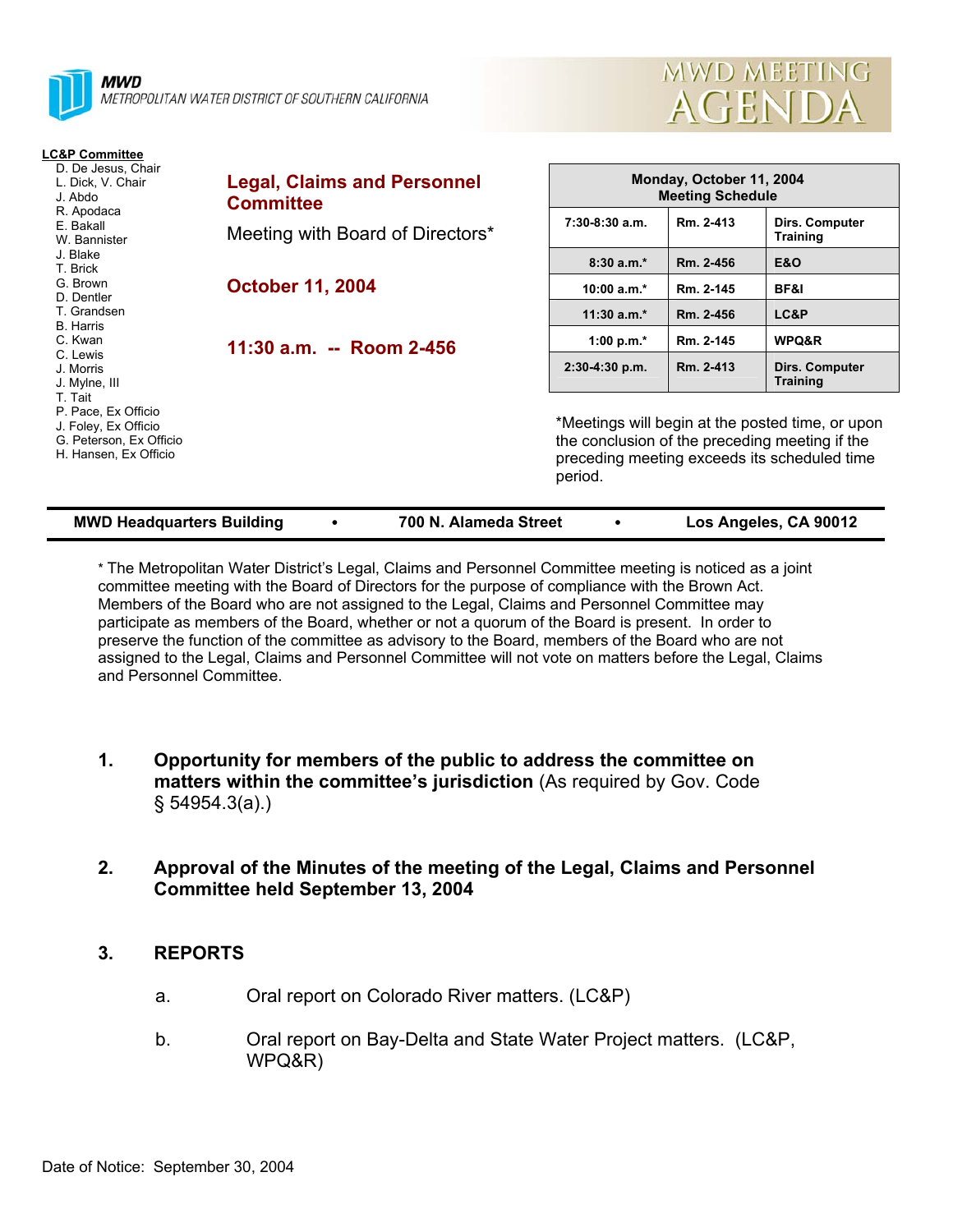### **4. CONSENT CALENDAR ITEMS — ACTION**

- **8-4** Authorize revisions to the Administrative Code of The Metropolitan Water District of Southern California to conform to current laws, practices and board authorizations, and make corrections. (LC&P)
- **8-8** Authorize revisions to the Administrative Code of The Metropolitan Water District of Southern California regarding salaries and benefits for unrepresented employees. (LC&P)

# **5. OTHER BOARD ITEMS — ACTION**

9-11 Report on *Shank/Balfour Beatty, a Joint Venture vs. Metropolitan Water District of Southern California*. (LC&P) **[Conference with legal counsel—existing litigation (***Shank/Balfour Beatty, a Joint Venture vs. Metropolitan Water District of Southern California***, LASC Case No. BC 283438 (consolidated with BC 283439)); to be heard in closed session pursuant to Gov. Code § 54956.9(a)]**

## **6. BOARD INFORMATION ITEMS**

None

## **7. COMMITTEE ITEMS**

- a. Oral report on *Catskill Mountains Chapter of Trout Unlimited v. City of New York*
- b. Oral report on the Lower Colorado River Multi-Species Conservation Program
- c. General Counsel's 2004/05 Business Plan First Quarter Update
- d. General Counsel's report of monthly activities

## **8. FOLLOW-UP ITEMS**

None

## **9. FUTURE AGENDA ITEMS**